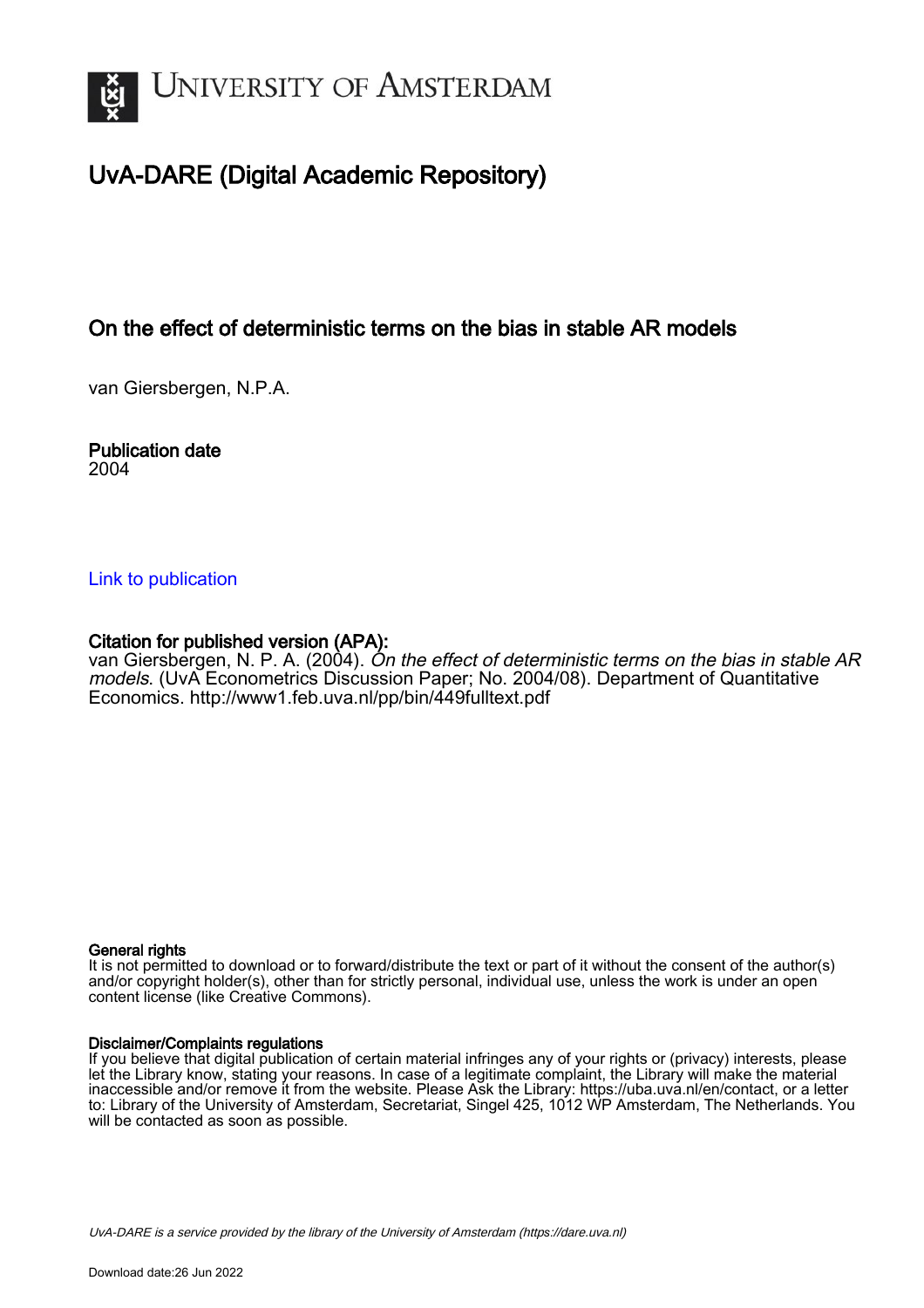

Discussion Paper: 2004/08

# On the Effect of Deterministic Terms on the Bias in Stable AR Models

Noud P.A. van Giersbergen

**www.fee.uva.nl/ke/UvA-Econometrics**

Department of Quantitative Economics Faculty of Economics and Econometrics Universiteit van Amsterdam Roetersstraat 11 1018 WB AMSTERDAM The Netherlands



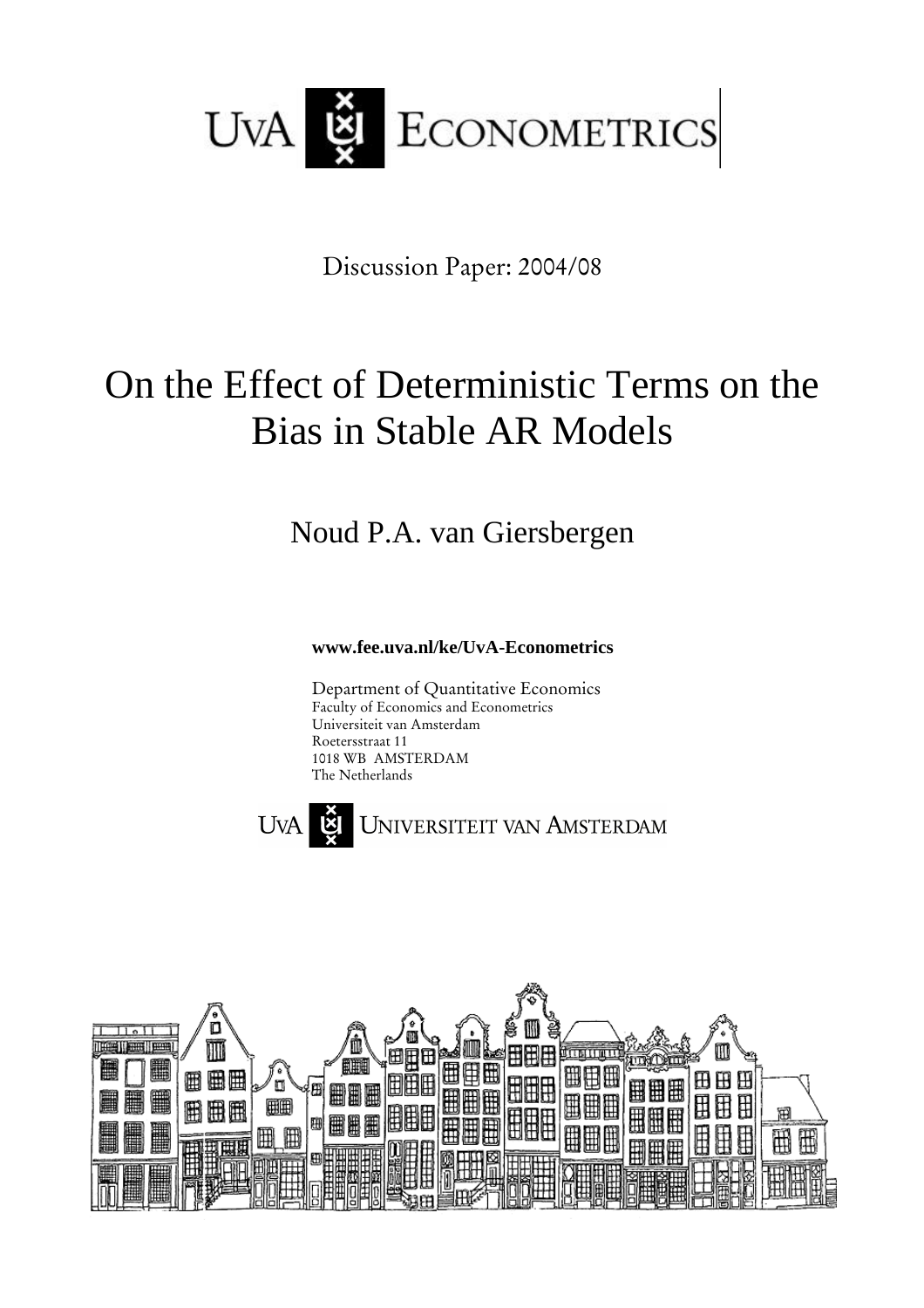# On the Effect of Deterministic Terms on the Bias in Stable AR Models

Noud P.A. van Giersbergen∗ Department of Quantitative Economics, Universiteit van Amsterdam Roetersstraat 11 1018 WB Amsterdam The Netherlands E-mail: N.P.A.vanGiersbergen@uva.nl

June 30, 2004

#### **Abstract**

This paper compares the first-order bias approximation for the autoregressive (AR) coefficients in stable AR models in the presence of deterministic terms. It is shown that the bias due to inclusion of an intercept and trend is twice as large as the bias due to an intercept. For the AR(1) model, the accuracy of this approximation is investigated by simulation.

*Keywords:* Autoregressive models, estimation bias, large sample asymptotics, Nagar expansions *JEL classification*: C13; C22.

## **1 Introduction**

Autoregressive (AR) models are widely used to model the dynamic properties of time series data. Their popularity stems from the fact that (i) they are easy to estimate and (ii) they have the flexibility to accurately approximate autoregressive moving average processes. Since many economic time series exhibit trending behavior, deterministic terms like a trend are often incorporated in the estimation. In this paper, we investigate the effect on the estimation bias for the AR coefficients when an intercept and trend are added to the estimation model. Although the literature on bias in AR models has a relatively long history going back to Barlett (1946), to the best of our knowledge, only the recent paper by Kang *et al.* (2003) has focused on the bias effect of a linear time trend in stable AR models.

<sup>∗</sup>Helpful comments from Peter Boswijk are gratefully acknowledged.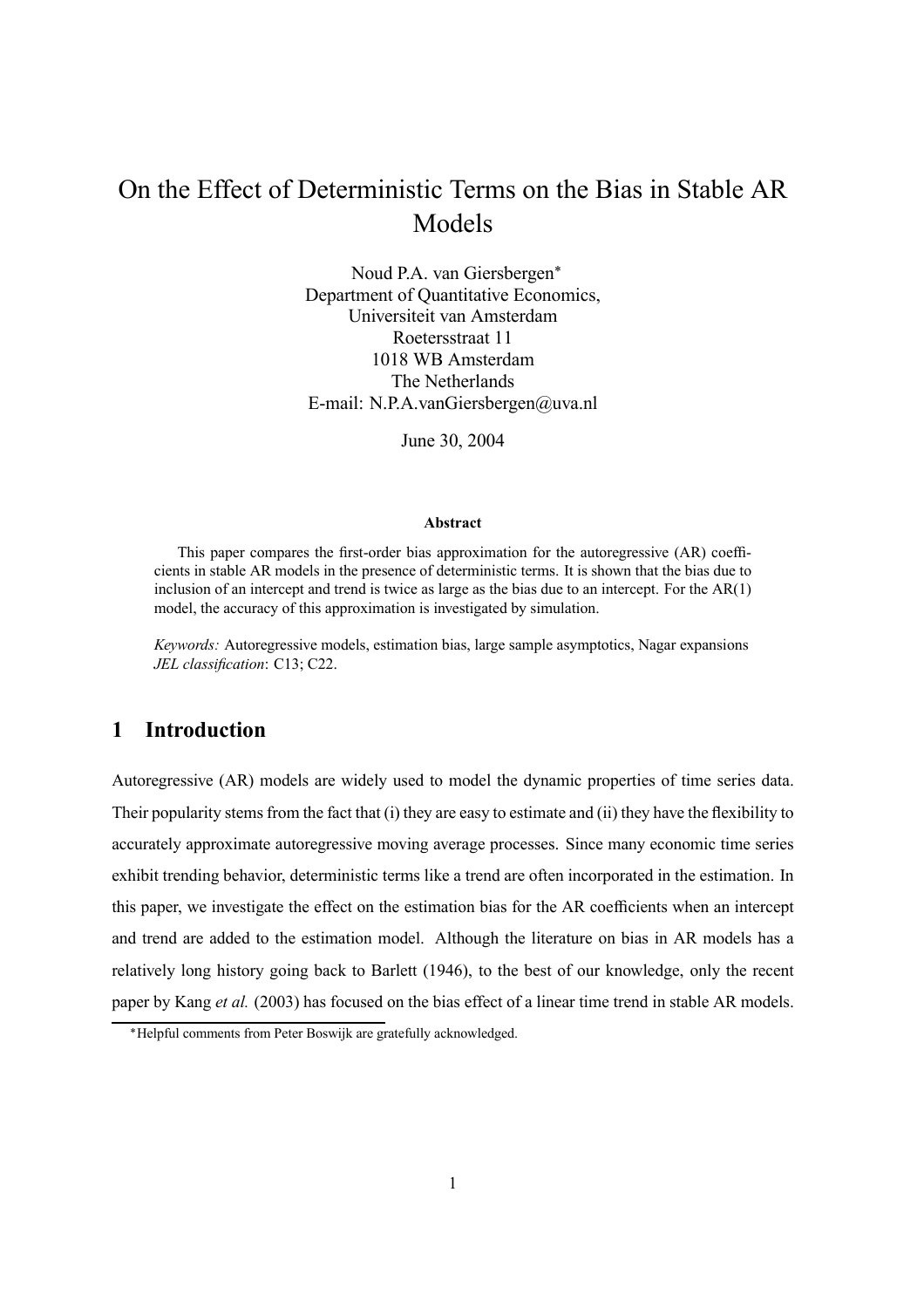Consider the following stable AR(*k*) models

$$
\mathcal{M}^p : y_t = \rho_1 y_{t-1} + \ldots + \rho_k y_{t-k} + \varepsilon_t,
$$
\n(1a)

$$
\mathcal{M}^c : y_t = \rho_1 y_{t-1} + \ldots + \rho_k y_{t-k} + \mu + \varepsilon_t \tag{1b}
$$

$$
\mathcal{M}^{ct} \quad : \quad y_t = \rho_1 y_{t-1} + \ldots + \rho_k y_{t-k} + \mu + \gamma t + \varepsilon_t \tag{1c}
$$

where  $\varepsilon_t \sim \text{NID}(0, \sigma_{\varepsilon}^2)$  for  $t = 1, ..., T$ . The roots of the characteristic polynomial

$$
\phi(z) \equiv 1 - \rho_1 z - \ldots - \rho_k z^k \tag{2}
$$

are assumed to lie outside the unit circle. The parameters of interest are the  $\rho_i$ 's or functions thereof. In model  $\mathcal{M}^c$ , the AR process is allowed to have a non-zero mean, while in model  $\mathcal{M}^{ct}$  the AR process is stationary around a linear trend. Although normality of the innovations is stronger than what is necessary for establishing the results, the assumption is made for ease of exposition; see for instance Bhansali (1981) for a set of less restrictive assumptions. The starting values are assumed to come from the asymptotic stationary distribution, although this is not a critical assumption since the starting values do not influence the first-order bias (provided that they are finite).

As is well known, the estimation bias aggravates when an intercept is included to the estimation model. For instance, in the AR(1) case, Kendall (1954) and Marriot and Pope (1954) have shown that the first-order bias in the pure AR(1) model is equal to

$$
\mathbb{E}[\hat{\rho}_1 - \rho_1 | \mathcal{M}^p] \stackrel{1}{=} \frac{-2\rho_1}{T},\tag{3}
$$

while if an intercept is present the bias becomes

$$
\mathbb{E}[\hat{\rho}_1 - \rho_1 | \mathcal{M}^c] \stackrel{1}{=} \frac{-2\rho_1}{T} - \frac{(1+\rho_1)}{T};\tag{4}
$$

here and elsewhere in the paper  $\frac{1}{n}$  indicates equality up to order  $o_p(T^{-1})$ . We shall show that when the models includes an intercept and linear trend, the bias is equal to

$$
\mathbb{E}[\hat{\rho}_1 - \rho_1 | \mathcal{M}^{ct}] \stackrel{1}{=} \frac{-2\rho_1}{T} - 2\frac{(1+\rho_1)}{T}.
$$
 (5)

By comparing formula (5) to (4), we see that the estimation bias due to deterministic terms has doubled by adding a trend to the estimation model. In Section 3 of this paper, it is shown that this result carries over to higher-order AR models. The section after this introduction contains some notation and the basic Nagar-type bias equation. Section 4 concludes, while all the proofs are provided in Appendix A.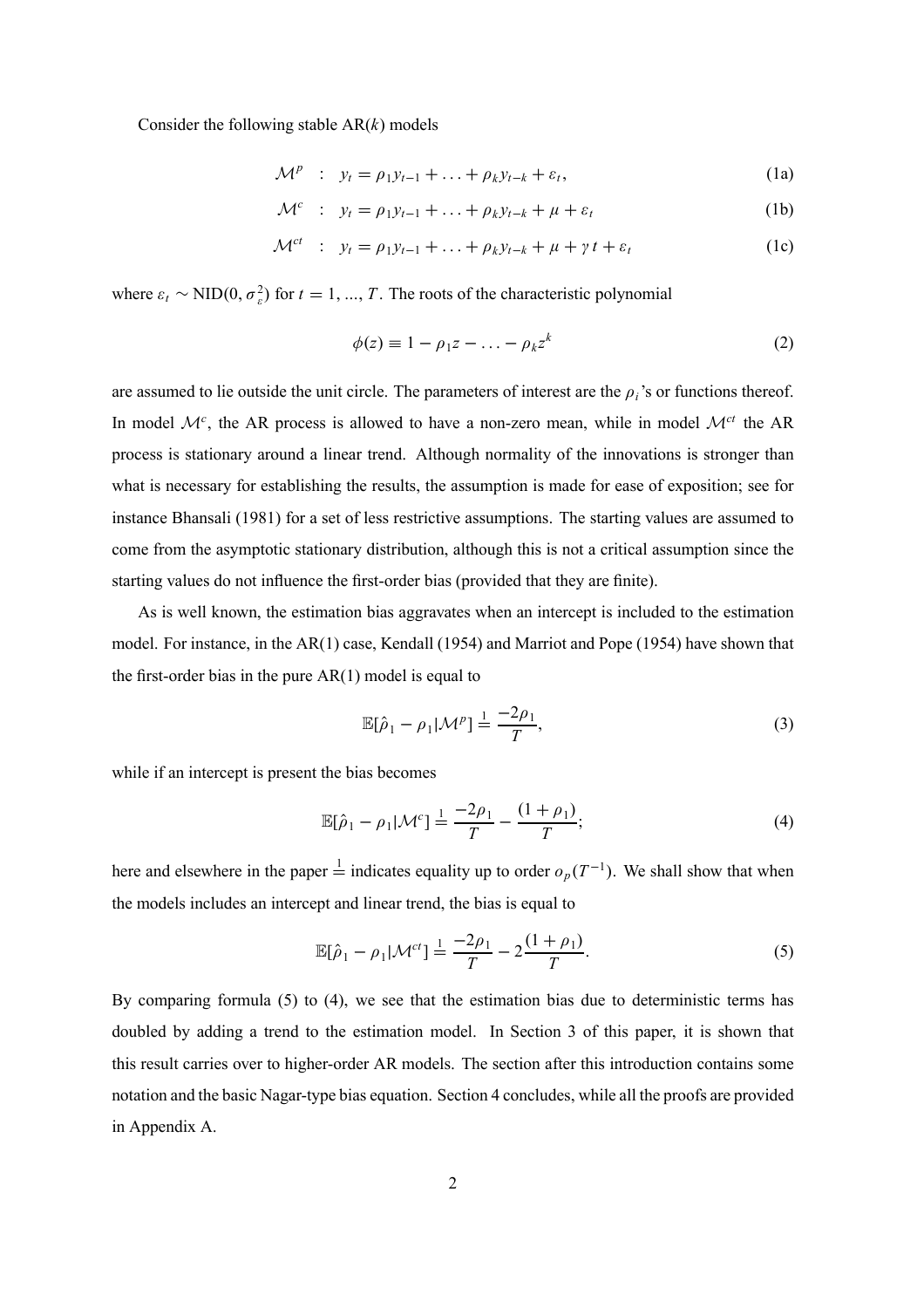### **2 Notation and Preliminary Analysis**

The models in (1) can be written in matrix notation as

$$
y = Z\beta + \varepsilon,\tag{6}
$$

where  $\mathbf{y} = (y_1, \ldots, y_T)$ ,  $\boldsymbol{\varepsilon} = (\varepsilon_1, \ldots, \varepsilon_T)$  and the content of the matrix *Z* and vector  $\beta$  depends on the estimation model being used. The bias of the OLS estimator  $\hat{\beta} = (Z'Z)^{-1}Z'$ **y** is given by

$$
\mathbb{E}[(\hat{\beta} - \beta)] = \mathbb{E}[(Z'Z)^{-1}Z'\varepsilon].\tag{7}
$$

Since  $\hat{\beta}$  is invariant to  $\sigma_{\varepsilon}^2$ , the variance is normalized to 1 without loss of generality. Furthermore, we shall assume that  $\mu = 0$  (and  $\gamma = 0$ ) in the analysis, since the elements of  $\hat{\beta}$  that refer to  $\hat{\rho} = (\hat{\rho}_1, ..., \hat{\rho}_k)'$  are invariant with respect to  $\mu$  (and  $\gamma$ ) in model  $\mathcal{M}^c (\mathcal{M}^{ct})$ .

To distinguish the various models, *Z* will be indexed as  $Z^m$  for  $m \in \{c, ct\}$ . Let  $Z^c$  denote the regressor matrix in model  $\mathcal{M}^c$ , so that  $\hat{\beta}^c = (Z^{c'}Z^c)^{-1}Z^{c'}y$ , while  $Z^{ct}$  contains the regressors for model  $\mathcal{M}^{ct}$ , so that  $\hat{\beta}^{ct} = (Z^{ctt}Z^{ct})^{-1}Z^{ctt}$ y.

In order to distinguish the deterministic and stochastic part of the matrix of regressors  $Z^m$ , decompose  $Z^m = \bar{Z}^m + \tilde{Z}^m$ , where  $\bar{Z}^m$  is defined as the mathematical expectation of  $Z^m$ , so that

$$
Zm = \mathbb{E}[Zm] + (Zm - \mathbb{E}[Zm])
$$
  
=  $\bar{Z}m + \tilde{Z}m$ . (8)

For model  $\mathcal{M}^c$ , the non-stochastic matrix  $\bar{Z}^m$  and stochastic matrix  $\tilde{Z}^m$  are given by

$$
\bar{Z}^c = (0_{T \times k} : i)
$$
 and  $\tilde{Z}^c = (\mathbf{y}_{-1} : ... : \mathbf{y}_{-k} : 0_T),$  (9)

where  $\mathbf{y}_{-i} = (y_{1-i}, \ldots, y_{T-i})'$  for  $1 \le i \le k$  and  $i = (1, \ldots, 1)'$ . For model  $\mathcal{M}^{ct}$ , we have

$$
\bar{Z}^{ct} = (0_{T \times k} : i : \tau)
$$
 and  $\tilde{Z}^{ct} = (\mathbf{y}_{-1} : ... : \mathbf{y}_{-k} : 0_T : 0_T),$  (10)

where  $\tau = (1/T, 2/T, ..., 1)$ . Note that the linear trend is divided by T, so that all the regressors are of the same 'magnitude'. This can be done without loss of generality since the elements of  $\hat{\beta}$  that refer to  $\hat{\rho}$  are invariant to this transformation. The inverse of  $\mathbb{E}[Z'Z] = \overline{Z'\overline{Z}} + \mathbb{E}[\overline{Z'\overline{Z}}]$  is denoted by *Q*, *i.e.*  $Q = (\bar{Z}'\bar{Z} + \mathbb{E}[\tilde{Z}'\tilde{Z}])^{-1}$ . Due to the scaling of the linear trend, we have  $Q = O(T^{-1})$  in both models; see formulas (A.1) and (A.6) in the Appendix. The Nagar-type expansion, named after Nagar (1959), that is utilized in this paper follows from the identity

$$
(Z'Z)^{-1} = Q\left[I + (\bar{Z}'\tilde{Z} + \tilde{Z}'\bar{Z})Q + (\tilde{Z}'\tilde{Z} - \mathbb{E}[\tilde{Z}'\tilde{Z}])Q\right]^{-1},\tag{11}
$$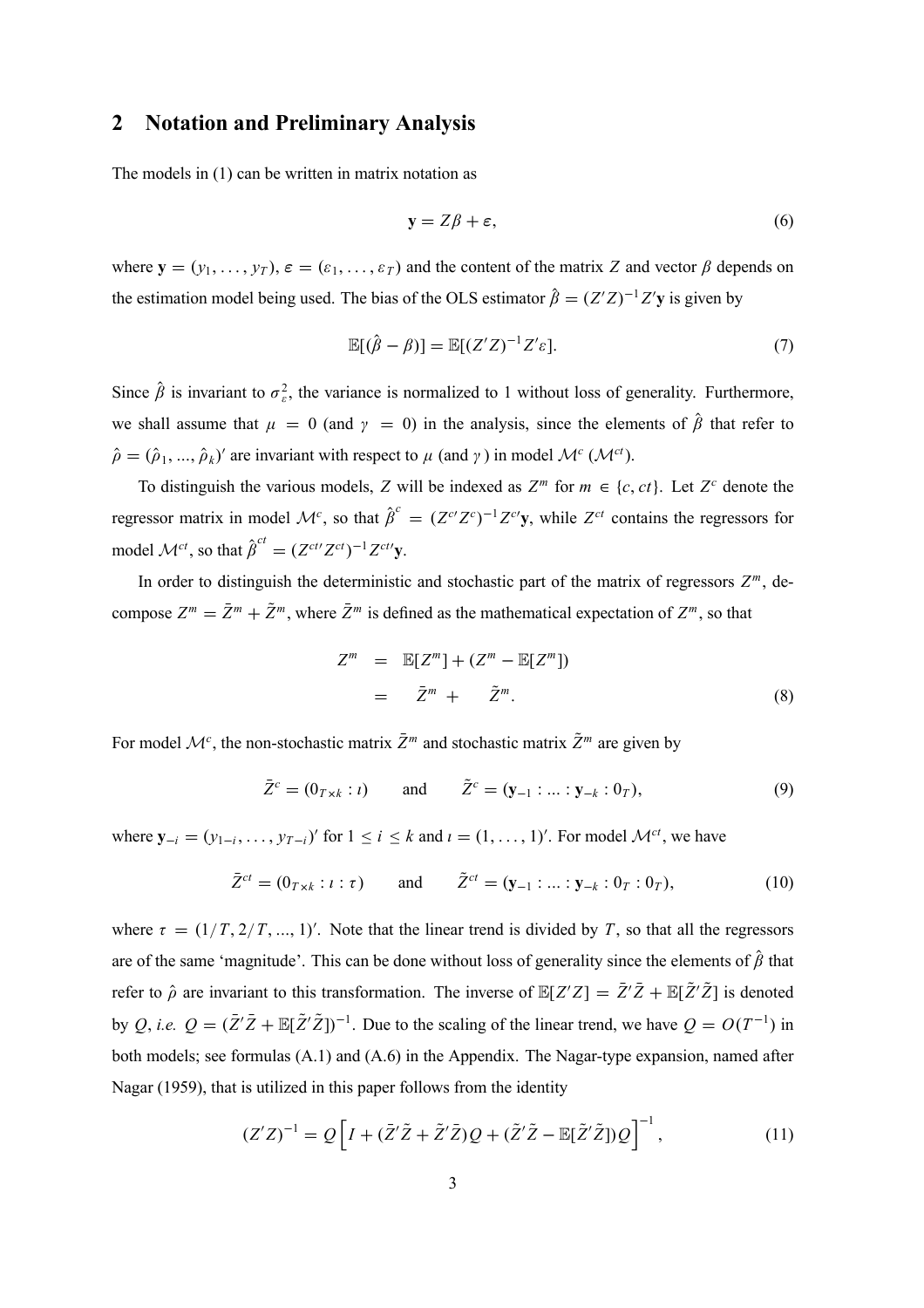where the stochastic terms  $(\bar{Z}'\tilde{Z} + \tilde{Z}'\bar{Z})Q$  and  $(\tilde{Z}'\tilde{Z} - \mathbb{E}[\tilde{Z}'\tilde{Z}])Q$  both are  $O_p(T^{-1/2})$ . The inverse of the form  $(I + A)^{-1}$  with  $A = O_p(T^{-1/2})$  can be approximated by

$$
(I + A)^{-1} = I - A + A^2 - A^3 \dots,
$$
 (12)

see for instance Kiviet and Phillips (1993, p. 77). The bias in (7) together with formula (11) and the approximation  $(I + A)^{-1} \approx (I - A)$  gives

$$
\mathbb{E}[(\hat{\beta} - \beta)] = \mathbb{E}[Q\tilde{Z}'\varepsilon - Q(\bar{Z}'\tilde{Z} + \tilde{Z}'\bar{Z})Q\bar{Z}'\varepsilon - Q(\tilde{Z}'\tilde{Z} - \mathbb{E}[\tilde{Z}'\tilde{Z}])Q\tilde{Z}'\varepsilon] + o(T^{-1}).
$$
 (13)

Of course,  $(\bar{Z}, \tilde{Z}, Q)$  should be replaced by  $(\bar{Z}^c, \tilde{Z}^c, Q^c)$  for model  $\mathcal{M}^c$  and by  $(\bar{Z}^{ct}, \tilde{Z}^{ct}, Q^{ct})$  for model  $\mathcal{M}^{ct}$  respectively. Note that  $\tilde{Z}'\varepsilon$  has zeros at the elements referring to  $\hat{\mu}$  (and  $\hat{\beta}$ ), while  $\bar{Z}'\varepsilon$  has zeros at all the elements referring to  $\hat{\rho}$ . Hence, the first-order bias can be decomposed into two parts: (i) the bias due to the lagged-dependent regressors (indicated by  $\mathbb{E}_r$ ), which is given by

$$
\mathbb{E}_r[(\hat{\beta} - \beta)] \stackrel{!}{=} \mathbb{E}[Q\tilde{Z}'\varepsilon - Q(\tilde{Z}'\tilde{Z} - \mathbb{E}[\tilde{Z}'\tilde{Z}])Q\tilde{Z}'\varepsilon],\tag{14}
$$

and (ii) the bias due to inclusion of deterministic term (indicated by  $\mathbb{E}_d$ ), which is equal to

$$
\mathbb{E}_d[(\hat{\beta} - \beta)] \stackrel{1}{=} -\mathbb{E}[Q(\bar{Z}'\tilde{Z} + \tilde{Z}'\bar{Z})Q\bar{Z}'\varepsilon]. \tag{15}
$$

Such a decomposition of the bias seems to hold more generally, see e.g. Cordeiro and Klein (1994).

### **3 Bias Approximations**

In order to derive an explicit expression for the bias term, let  $\Omega$  denote the covariance matrix of  $(y_{t-1}, ..., y_{t-k})$  and  $\Omega^{-1}$  its inverse. The  $(i, j)$ -th element of  $\Omega$  is denoted by  $\Omega_{ij}$ , while  $\Omega^{ij}$  denotes the  $(i, j)$ -th element of  $\Omega^{-1}$ . Theorem 1 shows the first-order approximation of the estimation bias when the model contains an intercept.

**Theorem 1** *The bias of*  $\hat{\rho}_i^c$  *for*  $1 \leq i \leq k$  *due to the inclusion of an intercept in the stable AR(k) model as shown in (1b) is given by*

$$
\mathbb{E}_d[(\hat{\rho}_i^c - \rho_i)|\mathcal{M}^c] \stackrel{1}{=} -\frac{\Omega^{i1} + \dots + \Omega^{ik}}{1 - \rho_1 - \dots - \rho_k}T^{-1}.
$$
\n(16)

For the AR(1) model, we have  $\Omega^{11} = 1 - \rho_1^2$ , so that  $\mathbb{E}_d[(\hat{\rho}_1^c - \rho_1)|k = 1] \stackrel{!}{=} -(1 + \rho_1)T^{-1}$ , which is in line with formula (4). Furthermore, we have the following approximations

$$
\mathbb{E}_d[(\hat{\rho}^c - \rho)|k = 2] \stackrel{1}{=} -(1 + \rho_2, 1 + \rho_2)'T^{-1}.
$$
\n(17a)

$$
\mathbb{E}_d[(\hat{\rho}^c - \rho)|k = 3] \stackrel{1}{=} -(1 + \rho_3, 1 - \rho_1 + \rho_2 + \rho_3, 1 + \rho_3)'T^{-1}.
$$
 (17b)

$$
\mathbb{E}_d[(\hat{\rho}^c - \rho)|k = 4] \stackrel{!}{=} -(1 + \rho_4, 1 - \rho_1 + \rho_3 + \rho_4, 1 - \rho_1 + \rho_3 + \rho_4, 1 + \rho_4)'T^{-1}.
$$
 (17c)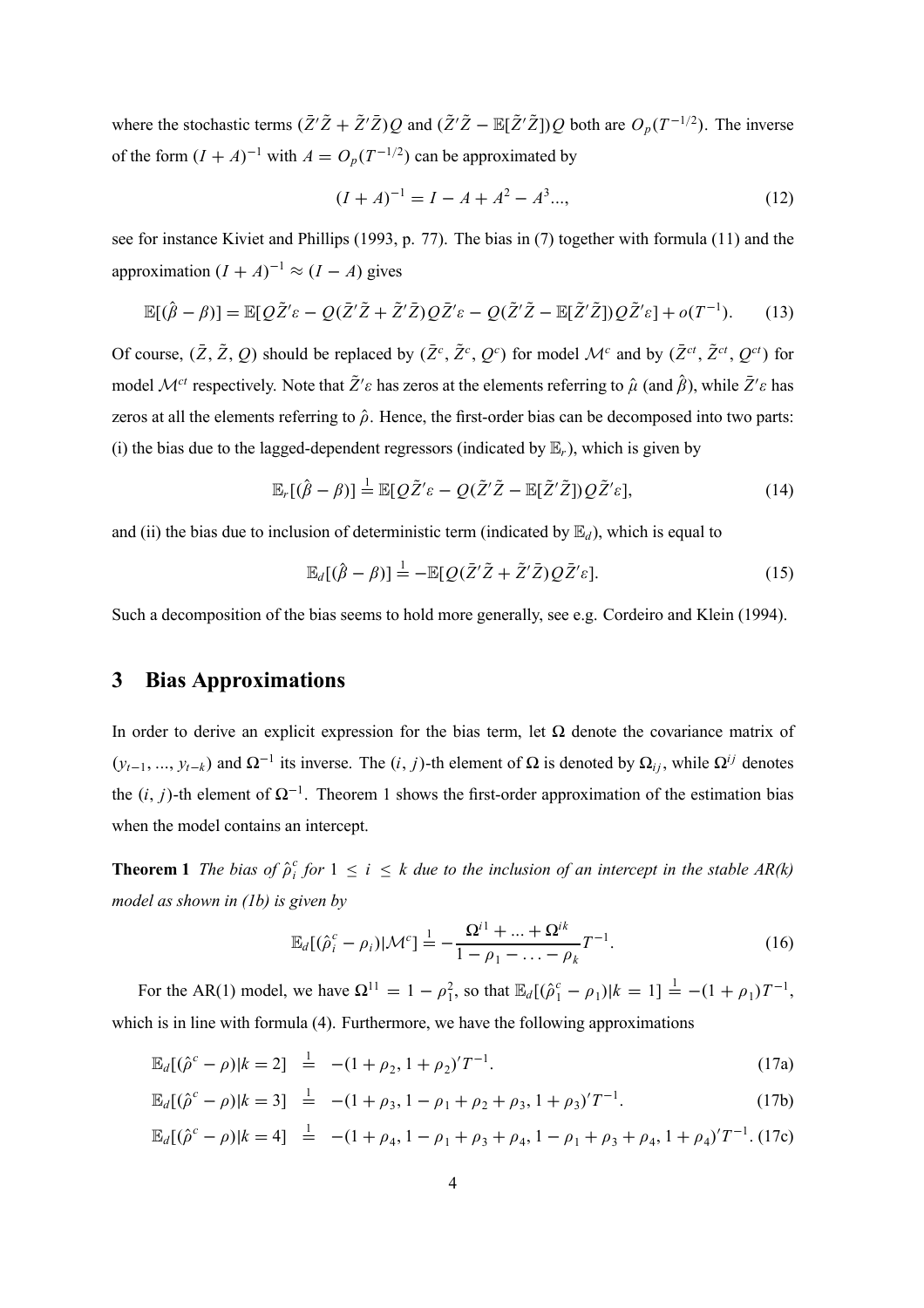These results are in line with Table 1 of Shaman and Stine (1988, p. 846).

The next theorem shows that the bias due to the deterministic terms in the  $AR(k)$  model with an intercept and trend is twice the magnitude of the bias in the model with only an intercept.

**Theorem 2** *In the stable AR(k) model with intercept and trend as shown in (1c), we have for*  $1 \le i \le$ *k*

$$
\frac{\mathbb{E}_d[(\hat{\rho}_i^{ct} - \rho_i)|\mathcal{M}^{ct}]}{\mathbb{E}_d[(\hat{\rho}_i^{c} - \rho_i)|\mathcal{M}^{c}]} \stackrel{1}{=} 2.
$$
\n(18)

To assess the quality of the asymptotic result shown in (18), a small simulation study has been carried out. All the simulations were done on a PC using Matlab. Observations were generated according to an AR(1) process. All results are based on  $R = 50,000$  replications and three sample sizes were considered:  $T \in \{25, 50, 100\}$ . The AR(1) parameter was taken as  $\rho_1 \in \{-0.99, 0.98, ..., 0.99\}$ . Since the bias is invariant with respect to  $\sigma_{\varepsilon}$ ,  $\mu$  in models  $\mathcal{M}^c$  and  $\mathcal{M}^{ct}$  and  $\gamma$  in model  $\mathcal{M}^{ct}$ , we take  $\sigma_{\varepsilon} = 1$  and  $\mu = \gamma = 0$  without loss of generality. The starting value was drawn from the stationary distribution, i.e.  $y_0 \sim \mathcal{N}(0, 1/(1 - \rho_1^2))$ . The bias due to inclusion of deterministic terms was approximated by

$$
\frac{\sum_{r=1}^{R} (\hat{\rho}_{1,r}^{ct} - \hat{\rho}_{1,r}^{p})}{\sum_{r=1}^{R} (\hat{\rho}_{1,r}^{c} - \hat{\rho}_{1,r}^{p})},
$$
\n(19)

where the subindex *r* denotes the *r*-th replication in the simulation. The estimated relative additional bias due to the trend given in (19) is shown in Figure 1. From this figure, we conclude that the approximation is reasonably accurate even for values of  $\rho_1$  close to 1. This is probably due to the fact that we consider a ratio, since it is well known that the absolute bias shown in (4) and (5) can deviate substantially from the actual bias as  $\rho_1$  approaches the value of 1. So, although the derivation is based on a stable model, the approximation seems to be useful in the unstable case as well. To illustrate this point, suppose that the shape of the distribution remains constant when adding deterministic terms. Then the shift in the quantiles from  $\mathcal{M}^p$  to  $\mathcal{M}^{ct}$  should be twice as large as the shift from  $\mathcal{M}^p$  to  $\mathcal{M}^c$ . In case of a unit root and  $T = 100$ , the 5% quantiles of  $T(\hat{\rho}_1 - 1)$  are approximately  $-7.9$  ( $\mathcal{M}^p$ ), <sup>−</sup>13.7 (M*<sup>c</sup>*) and <sup>−</sup>20.7 (M*ct*), see Fuller (1976, p. 371), so that

$$
\frac{-20.7 - (-7.9)}{-13.7 - (-7.9)} = 2.21,
$$

which differs from 2 by 10% only .

Insert Figure 1 about here.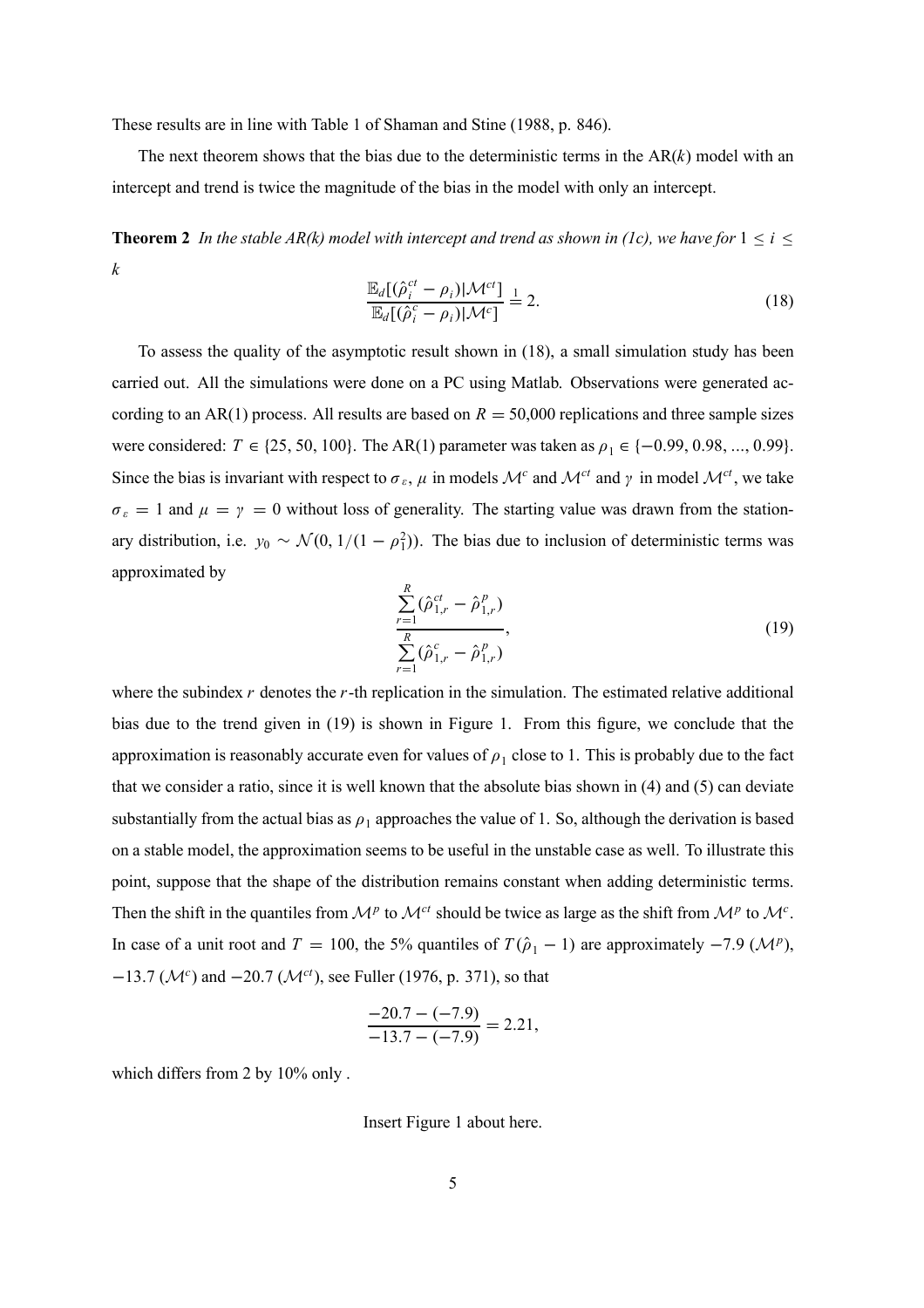### **4 Conclusion**

In this paper, we have shown that the first-order bias for the AR coefficients due to deterministic terms doubles when a linear trend is added to a stable AR model with intercept. The simulation results show that the asymptotic approximation is relevant for sample sizes encountered in practice, at least for the AR(1) model. Although outside the scope of this paper, it can be shown (using the same techniques) that the bias due to deterministic terms triples when a quadratic trend is added to an AR model with intercept and linear trend.

### **A Proofs**

**Proof of Theorem 1.** For model  $\mathcal{M}^c$ , we obtain (due to the block structure)

$$
Q^{c} = \begin{pmatrix} \bar{Z}^{c\prime} \bar{Z}^{c} + \mathbb{E}[\tilde{Z}^{c\prime} \tilde{Z}^{c}] \end{pmatrix}^{-1}
$$
  
\n
$$
= \begin{pmatrix} \Omega_{11} & \cdots & \Omega_{1k} & 0 \\ \vdots & \vdots & \vdots \\ \Omega_{k1} & \cdots & \Omega_{kk} & 0 \\ 0 & \cdots & 0 & 1 \end{pmatrix}^{-1} T^{-1} = \begin{pmatrix} \Omega^{11} & \cdots & \Omega^{1k} & 0 \\ \vdots & \vdots & \vdots \\ \Omega^{k1} & \cdots & \Omega^{kk} & 0 \\ 0 & \cdots & 0 & 1 \end{pmatrix} T^{-1}.
$$
 (A.1)

since  $\mathbb{E}[\mathbf{y}'_{-i}\mathbf{y}_{-j}]$  = *T*Ω<sub>*ij*</sub> for *i*, *j* ∈ {1, ..., *k*}. Furthermore,

$$
(\bar{Z}^{c'}\tilde{Z}^c + \tilde{Z}^{c'}\bar{Z}^c) = \begin{pmatrix} 0 & \cdots & 0 & S_{y_{-1}} \\ \vdots & & \vdots & \vdots \\ 0 & \cdots & 0 & S_{y_{-k}} \\ S_{y_{-1}} & \cdots & S_{y_{-k}} & 0 \end{pmatrix} \quad \text{and} \quad Q^c\tilde{Z}^{c'}\varepsilon = \begin{pmatrix} 0_k \\ T^{-1}S_{\varepsilon} \end{pmatrix}, \quad (A.2)
$$

where  $S_{y_{-i}} \equiv \sum y_{t-i}$  and  $S_{\varepsilon} \equiv \sum \varepsilon_t$ . Combining (A.1) and (A.2) leads to

$$
\mathbb{E}[Q^c(\bar{Z}^{c\prime}\tilde{Z}^c + \tilde{Z}^{c\prime}\bar{Z}^c)Q^c\bar{Z}^{c\prime}\varepsilon] \stackrel{1}{=} \mathbb{E}\left[\begin{pmatrix} S_{\varepsilon}(\Omega^{11}S_{y_{-1}} + \dots + \Omega^{1k}S_{y_{-k}}) \\ \vdots \\ S_{\varepsilon}(\Omega^{k1}S_{y_{-1}} + \dots + \Omega^{kk}S_{y_{-k}}) \\ 0 \end{pmatrix} T^{-2}\right],\tag{A.3}
$$

so that the bias due to the inclusion of the intercept for  $\hat{\rho}_i$  is given by

$$
\mathbb{E}_d[(\hat{\rho}_i^c - \rho_i)|\mathcal{M}^c] \stackrel{1}{=} \mathbb{E}[-S_{\varepsilon}(\Omega^{i1}S_{y_{-1}} + \dots + \Omega^{ik}S_{y_{-k}})T^{-2}].
$$
\n(A.4)

Next, we make use of the fact that (for  $1 \le i \le k$ )

$$
\mathbb{E}[T^{-1}S_{\varepsilon}S_{y_{-i}}] = \mathbb{E}[(T^{-1/2}\sum \varepsilon_t)(T^{-1/2}\sum y_{t-i})] \stackrel{1}{=} \frac{1}{1-\rho_1-\ldots-\rho_k},\tag{A.5}
$$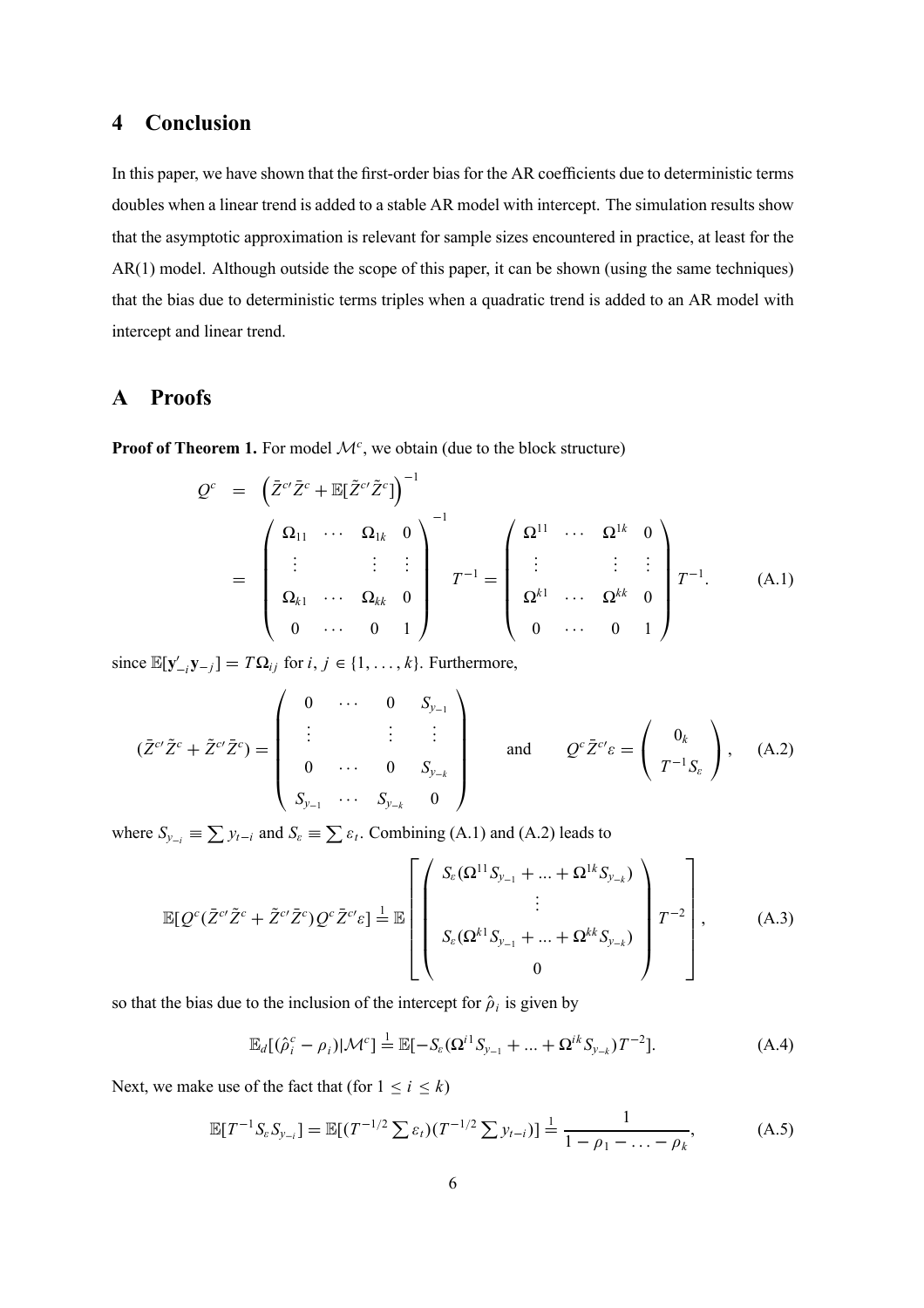see formulas (A.11) and (A.12) for  $m = n = 0$ . Substitution of (A.5) into (A.4) give the desired result.  $\Box$ 

**Proof of Theorem 2.** For model  $\mathcal{M}^{ct}$ , the matrix  $Q^{ct}$  becomes

$$
Q^{ct} = \begin{pmatrix} \bar{Z}^{ct} \bar{Z}^{ct} + \mathbb{E}[\tilde{Z}^{ct'} \tilde{Z}^{ct}] \end{pmatrix}^{-1}
$$
  
\n
$$
\stackrel{1}{=} \begin{pmatrix} \Omega_{11} & \cdots & \Omega_{1k} & 0 & 0 \\ \vdots & \vdots & 0 & 0 \\ \Omega_{k1} & \cdots & \Omega_{kk} & 0 & 0 \\ 0 & 0 & 0 & 1 & \frac{1}{2} \\ 0 & 0 & 0 & \frac{1}{2} & \frac{1}{3} \end{pmatrix}^{-1} T^{-1} = \begin{pmatrix} \Omega^{11} & \cdots & \Omega^{1k} & 0 & 0 \\ \vdots & \vdots & 0 & 0 & 0 \\ \Omega^{1k} & \cdots & \Omega^{kk} & 0 & 0 \\ 0 & 0 & 0 & 4 & -6 \\ 0 & 0 & 0 & -6 & 12 \end{pmatrix} T^{-1}.
$$
 (A.6)

The analogue of (A.2) becomes

$$
(\bar{Z}^{ct'}\tilde{Z}^{ct} + \tilde{Z}^{ct'}\bar{Z}^{ct}) = \begin{pmatrix} 0 & \cdots & 0 & S_{y_{-1}} & S_{t y_{-1}} \\ \vdots & & \vdots & \vdots & \vdots \\ 0 & \cdots & 0 & S_{y_{-k}} & S_{t y_{-k}} \\ S_{y_{-1}} & \cdots & S_{y_{-k}} & 0 & 0 \\ S_{t y_{-1}} & \cdots & S_{t y_{-k}} & 0 & 0 \end{pmatrix}
$$
(A.7)

and

$$
Q^{ct}\bar{Z}^{ct\prime}\varepsilon = \begin{pmatrix} 0_k \\ \frac{4}{T}S_{\varepsilon} - \frac{6}{T^2}S_{\tau\varepsilon} \\ -\frac{6}{T^2}S_{\varepsilon} + \frac{12}{T^3}S_{\tau\varepsilon} \end{pmatrix},
$$
(A.8)

where  $S_{\tau y_{-i}} \equiv \sum (t/T) y_{t-i}$  and  $S_{\tau \varepsilon} \equiv \sum (t/T) \varepsilon_t$ . After carrying out the multiplication, the bias of  $\hat{\rho}^{ct}_{i}$  due to the intercept and trend is equal to

$$
\mathbb{E}_{d}[(\hat{\rho}_{i}^{ct} - \rho_{i})|\mathcal{M}^{ct}] = -\mathbb{E}[(\frac{4}{T}S_{\varepsilon} - \frac{6}{T^{2}}S_{\tau_{\varepsilon}})(\Omega^{i1}S_{y_{-1}} + ... + \Omega^{ik}S_{y_{-k}})]T^{-1} +
$$
  

$$
-\mathbb{E}[(-\frac{6}{T^{2}}S_{\varepsilon} + \frac{12}{T^{3}}S_{\tau_{\varepsilon}})(\Omega^{i1}S_{\tau_{y_{-1}}} + ... + \Omega^{ik}S_{\tau_{y_{-k}}})]T^{-1}.
$$
 (A.9)

For approximating the bias, the following relationships are useful

$$
\mathbb{E}[(T^{-3/2}S_{\tau\epsilon})(T^{-1/2}S_{y_{-i}})] = \frac{1}{2}\mathbb{E}[(T^{-1/2}S_{\epsilon})(T^{-1/2}S_{y_{-i}})], \tag{A.10a}
$$

$$
\mathbb{E}[(T^{-1/2}S_{\varepsilon})(T^{-3/2}S_{\tau y_{-i}})] = \frac{1}{2}\mathbb{E}[(T^{-1/2}S_{\varepsilon})(T^{-1/2}S_{y_{-i}})], \tag{A.10b}
$$

$$
\mathbb{E}[(T^{-3/2}S_{\tau\epsilon})(T^{-3/2}S_{\tau y_{-i}})] = \frac{1}{3}\mathbb{E}[(T^{-1/2}S_{\epsilon})(T^{-1/2}S_{y_{-i}})]. \tag{A.10c}
$$

These relationships follow from the observation that (for  $m, n \in \mathbb{N}_0$ )

$$
\left(T^{-\frac{1}{2}}\sum (t/T)^m\varepsilon_t, T^{-\frac{1}{2}}\sum (t/T)^n y_{t-i}\right) \stackrel{d}{\longrightarrow} \left(\int_0^1 r^m dW(r), \sigma_\infty \int_0^1 r^n dW(r)\right),\tag{A.11}
$$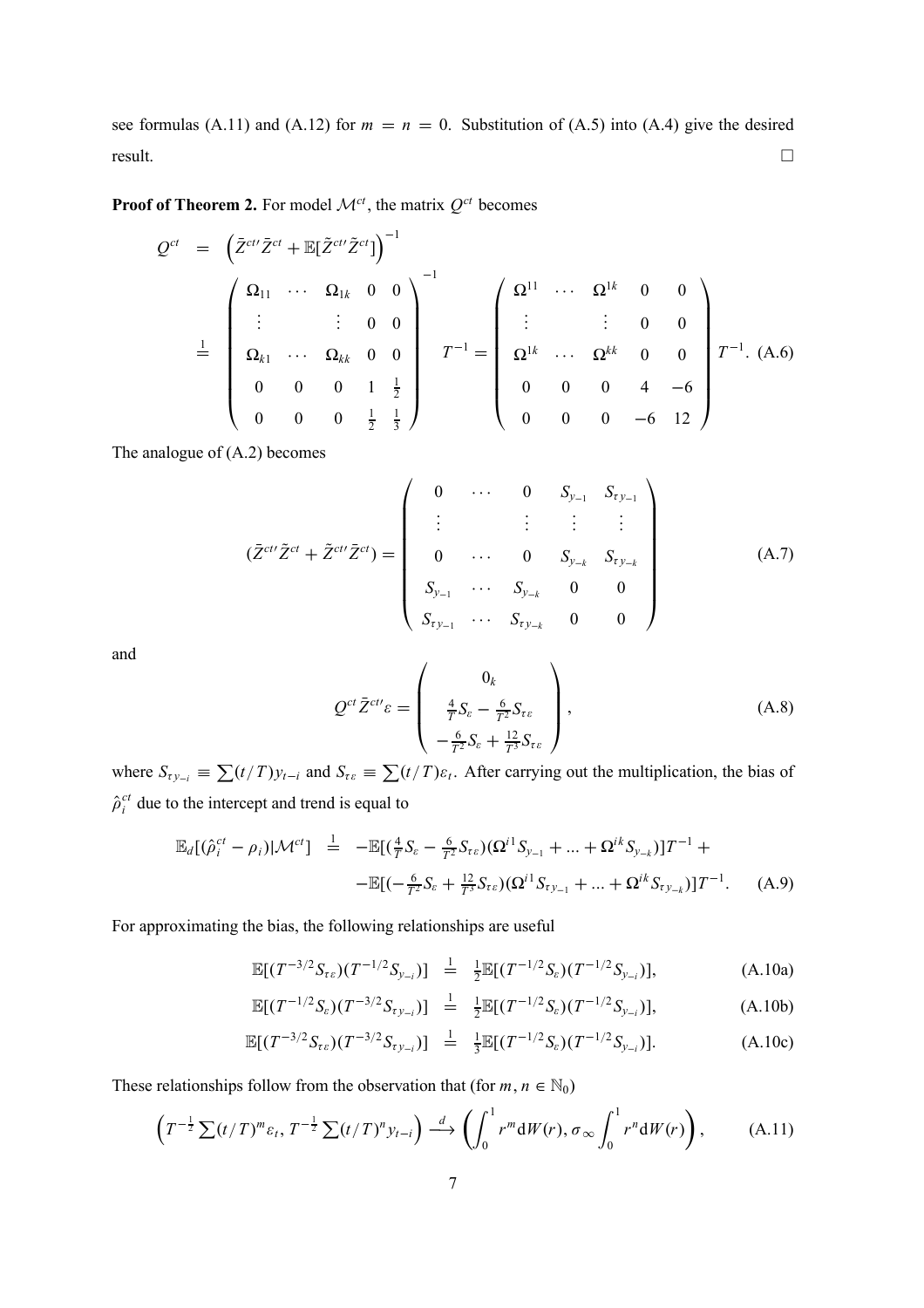where  $\sigma_{\infty} = \phi^{-1}(1)$  is the 'long run' standard deviation and *W* denotes a standard Wiener process (note that  $\sigma_{\varepsilon}$  was normalized to 1). Since  $r^m$  and  $r^n$  are of finite variation on the unit interval, we obtain

$$
\mathbb{E}\left[\sigma_{\infty}\int_{0}^{1}r^{m}\mathrm{d}W(r)\int_{0}^{1}r^{n}\mathrm{d}W(r)\right]=\sigma_{\infty}\int_{0}^{1}r^{m+n+1}\mathrm{d}r=\frac{1}{(m+n+1)\phi(1)}.\tag{A.12}
$$

Using the relationships shown in (A.10), we finally get for  $i \in \{1, \ldots, k\}$ 

$$
\mathbb{E}_{d}[(\hat{\rho}_{i}^{ct} - \rho_{i})|\mathcal{M}^{ct}] \stackrel{!}{=} 2 \mathbb{E}[-S_{\varepsilon} (\Omega^{i1} S_{y_{-1}} + ... + \Omega^{ik} S_{y_{-k}}) T^{-2}]
$$
  

$$
\stackrel{!}{=} 2 \mathbb{E}_{d}[(\hat{\rho}_{i}^{c} - \rho_{i})|\mathcal{M}^{c}], \qquad (A.13)
$$

see formula (A.4) for the last equality. So,  $\mathbb{E}_d[(\hat{\rho}^{ct} - \rho)]$  is approximately twice the magnitude of  $\mathbb{E}_d[(\hat{\rho}^c - \rho)].$  $(c - \rho)$ ].

### **References**

- Barlett, M. S. (1946). On the Theoretical Specification and Sampling Properties of Autocorrelated Time-Series. *Journal of the Royal Statistical Society*, **8**, 27–41.
- Bhansali, R. J. (1981). Effects of Not Knowing the Order of an Autoregressive Process on the Mean Squared Error of Prediction–I. *Journal of the American Statistical Association*, **76**, 588–597.
- Cordeiro, G. and R. Klein (1994). Bias correction in ARMA models. *Statistics and Probability Letters*, **19**, 169–176.
- Fuller, W. A. (1976). *Introduction to Statistical Time Series*. New York: John Wiley.
- Kang, W., D. W. Shin, and Y. Lee (2003). Biases of the Restricted Maximum Likelihood Estimators for ARMA Processes with Polynomial Time Trend. *Journal of Statistical Planning and Inference*, **116**, 163–176.
- Kendall, M. G. (1954). Note on the Bias in the Estimation of Auto Correlation. *Biometrika*, **61**, 403–404.
- Kiviet, J. F. and G. D. A. Phillips (1993). Alternative Bias Approximations in Regressions with a Lagged Dependent Variable. *Econometric Theory*, **9**, 62–80.
- Marriot, F. H. C. and J. A. Pope (1954). Bias in the Estimation of Autocorrelations. *Biometrika*, **61**, 393–403.
- Nagar, A. L. (1959). The Bias and Moment Matrix of the General *k*-class Estimators of the Parameters in Simultaneous Equations. *Econometrica*, **27**, 575–595.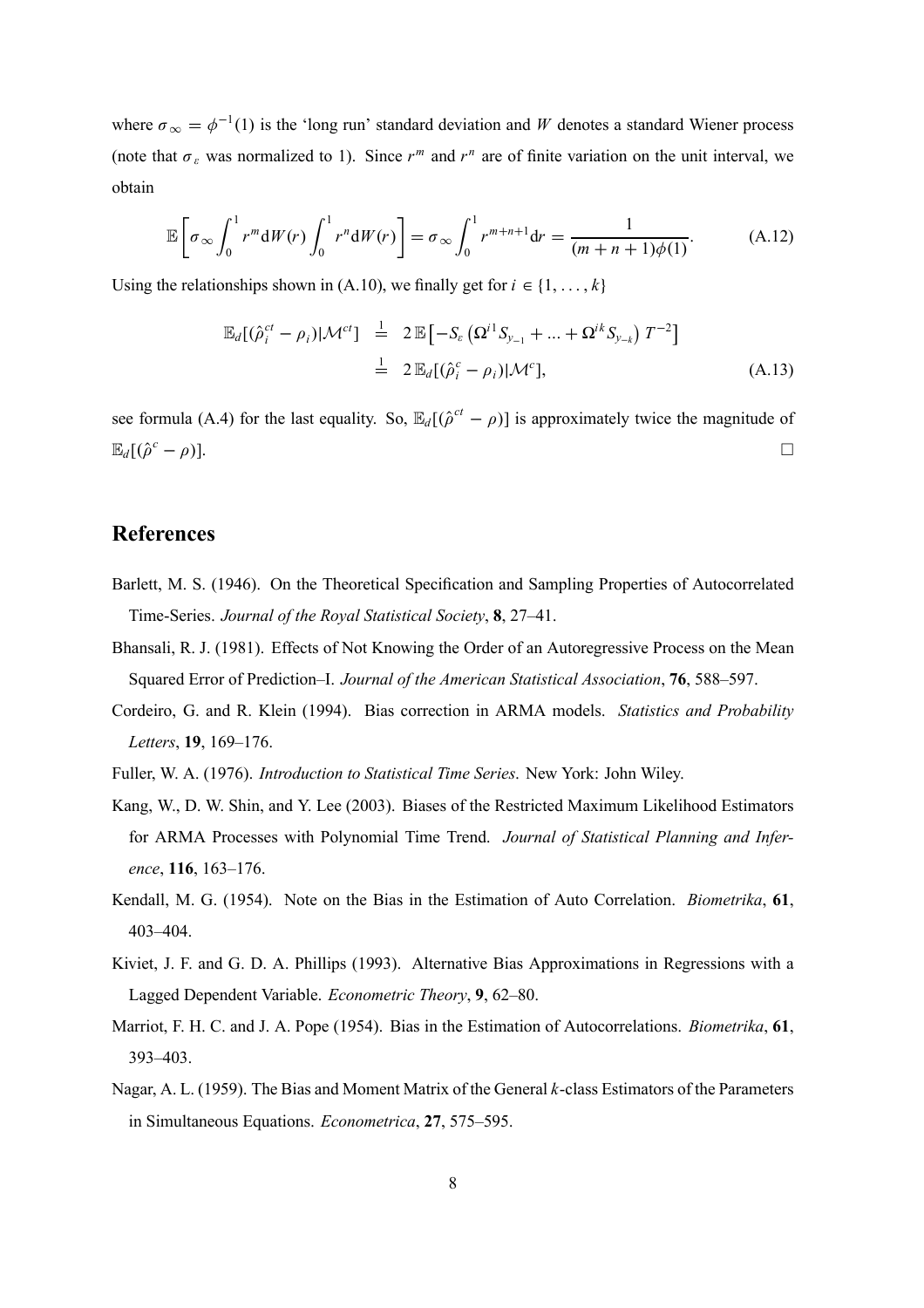Shaman, P. and R. A. Stine (1988). The Bias of Autoregressive Coefficient Estimators. *Journal of the American Statistical Association*, **83**, 842–848.